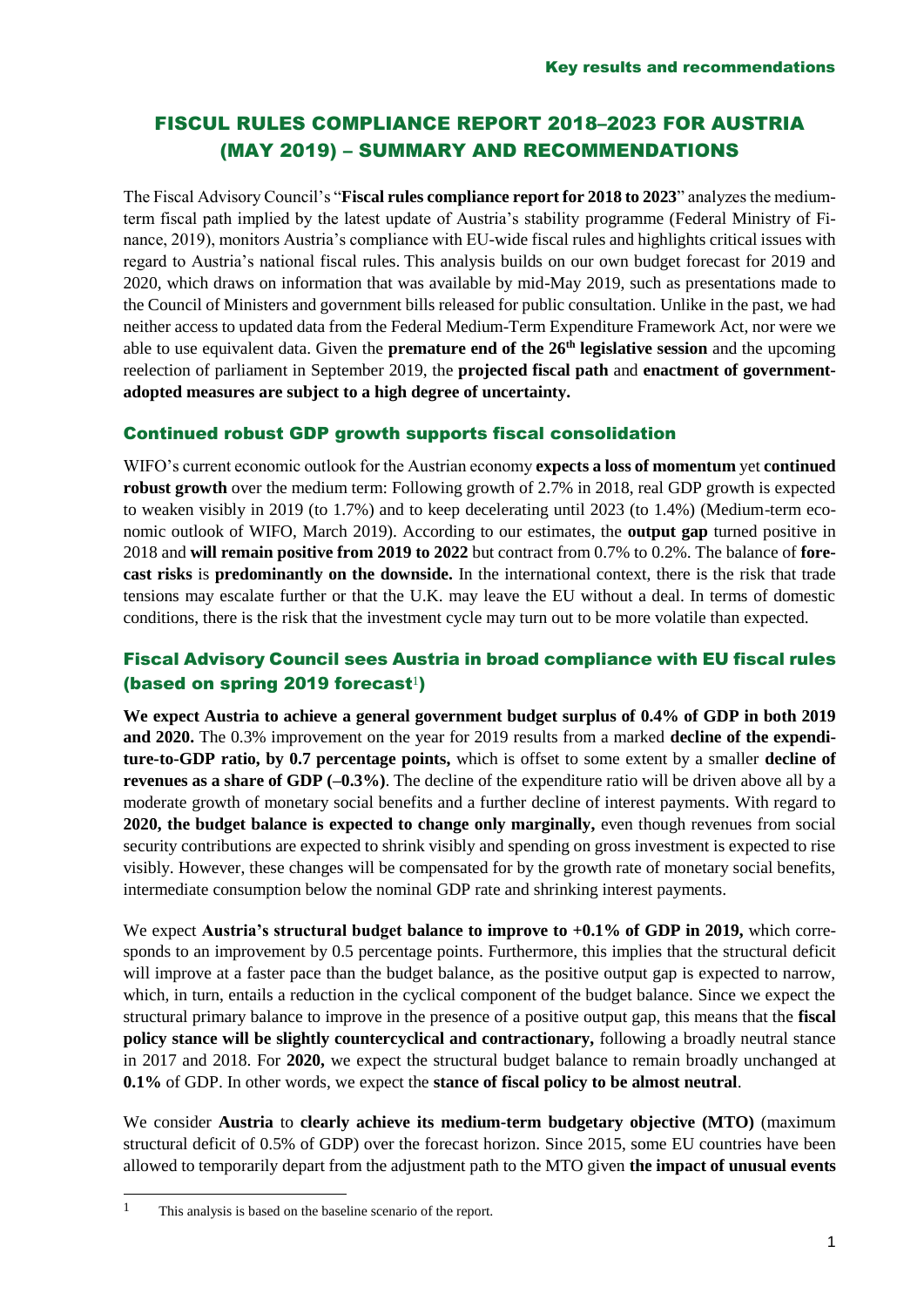#### Key results and recommendations

**on the financial position** (assistance provided to refugees and spending on counter terrorism measures). Following the decline of these costs over time, this aspect is set to play only a minor role in Austria over the forecast horizon.

We project **revenue growth** to reach **3.1% in 2019** and **2.8% in 2020**. This means that revenue growth will be considerably lower than in 2018 (+4.8%) and also below nominal GDP growth (2019: +3.8%, 2020: +3.7%). As a result, we expect revenue as a share of GDP (national definition) to go down from 48.6% (2018) to 48.3% (2019) and 47.9% (2020). Likewise, we expect the tax ratio (national definition) to go down from 42.2% (2018) to 42.1% (2019) and to 41.8% (2020). The lesser momentum of revenue growth can be traced back to the **cooling of the economy** and to revenue-reducing measures, above all **higher tax relief for families with children** from 2019 and **lower health insurance contributions for lower-income employees** from 2020.

Lower expenditure growth in 2019 (2.4%) than in 2018 (2.9%) is driven above all by a sharp decline in **interest payments** given the low interest rate environment and the fact that **transfer payments to the EU,** which turned out to be unexpectedly high in 2018, will revert to normal levels in in 2019. At the same time, a marked increase in **pension costs** and high **wage settlements** for public sector employees compared with 2018 are having an offsetting effect. **Stronger expenditure growth forecast for 2020**  (2.9%) is based on expectations of markedly higher **gross investment** in the areas of healthcare (lifting of the cap on social security spending), railway infrastructure and defense (planned purchase of military vehicles) and a slower decline of interest payments.

Based on our spring forecast, we expect Austria to **fail to comply with the expenditure rule in 2019** (average deviation over two years). From today's perspective this is, however, **unlikely** to trigger the European Commission's **alert mechanism.** After all, Austria stands to achieve its MTO and may expect the European Commission to ease its requirements for 2019 even further in its final ex post evaluation in spring 2020 in view of the presumed MTO compliance in 2018.

Having been able to **pay down (gross) general government debt** since 2016, Austria is set to continue to reduce debt in 2019 and 2020 due to **high primary surpluses** and the **shrinking indebtedness of nationalized banks** as well still **declining interest payments**. The **marked decline of the debt-to-GDP ratio to 69.6% and 66.4%** reflects not only the decline of gross debt but also **strong GDP growth** and **low financing costs**. We find Austria's general government **debt path** to be **clearly in compliance with the EU debt rule.**

## Stability programme update 2019 sees Austria in broad compliance with EU fiscal rules

As outlined in the stability programme update for 2018–2023 from April 2019, Austria's **medium-term fiscal path** (general government, Maastricht definition) aims to bring the **debt-to-GDP ratio below 60% by 2023,** despite the **slight GDP decline** and the introduction of **higher tax relief for families** and the **2019/20 tax reform**. According to the current fiscal path, Austria is expected to achieve a general government budget surplus (Maastricht definition) of 0.3% in 2019, and to achieve further small surpluses in the two following years (0.2% of GDP in 2020 and 2021) and balanced budgets thereafter (0.0% of GDP in 2022 and 2023). Moreover, Austria is expected to achieve a **balanced structural deficit** from 2021 onward, following consistent reductions of the deficit in the run-up to 2021. The **MTO** was **reached in 2018** and is expected to be achieved throughout the time horizon of the stability programme update. Based on the **current fiscal path**, Austria will remain broadly in **compliance with the EU-wide budget rules** (deficit rule, structural fiscal rules, debt rule) over the entire forecast horizon from **2018 to 2023**. Based on the stability programme update, Austria will **fail to comply only with the expenditure rule only in 2018 and 2019**, and only in **2019** will the deviation be **"significant"** (albeit just about) by the EU's definition (two-year average).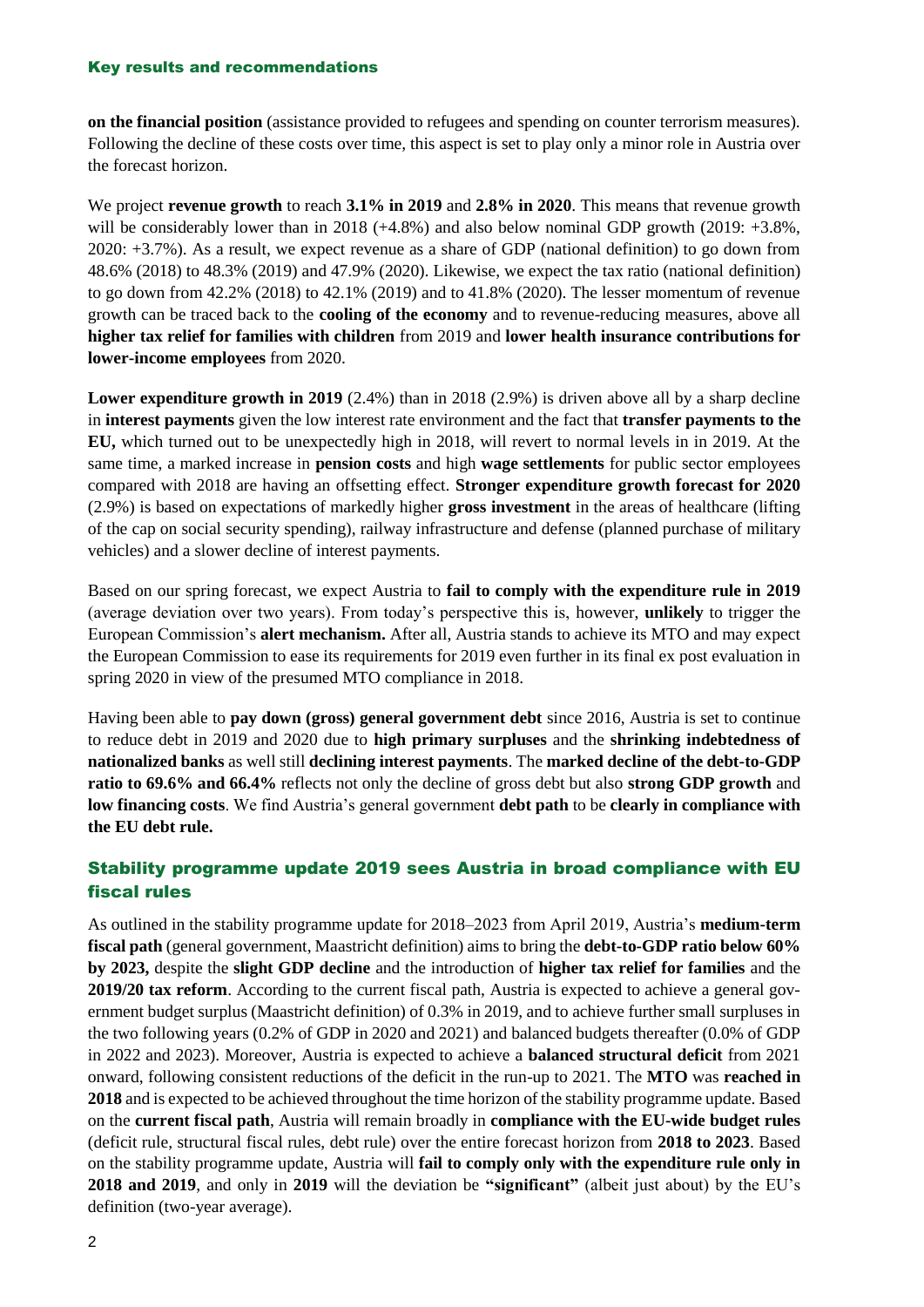**Compared with** the stability programme update, **we forecast somewhat higher budget surpluses for 2019 and 2020** (+0.1% and +0.2% of GDP). On the revenue side, the biggest differences between the stability programme update and our forecast relate to higher social security contributions and higher direct and indirect taxes but lower investment income. The estimates of total revenues barely differ for 2019, but for 2020, we expect revenues to be 0.1% of GDP higher than the figure put forth by the finance ministry. On the expenditure side, we forecast lower expenditure on monetary social benefits and subsidies, but higher spending on employee compensation and investment than the stability programme update. In sum, we forecast total expenditure in 2019 and 2020 to lie 0.1% below the figures forecast by the finance ministry.

## Some regional and municipal governments may fail to comply with national fiscal rules (structural balance rules, debt rule) from 2019 onward

Based on the subsectoral Maastricht balances for 2018 as notified to the EU in March 2019, Austria will **comply** with the structural balance rules **in sum at the municipal and regional level** but **fail to comply with those rules at the central government level.** At the same time, the central government's shortfall continues to remain significantly below the threshold that would trigger sanctions, even taking into account the control account balance for 2017. Moreover, the stability programme expects the central government's control account balance to turn positive in 2019. While at the time of the March notification, the regional aggregates of the municipal results were not yet available, it was expected that individual municipal and regional governments have also failed to comply with the requirements for a balanced structural budget in 2018 (for instance Styria and Vorarlberg). This perception is reinforced for the **subsequent years** by the currently available medium-term fiscal plan from fall 2018. Regarding the **agreement reached to reduce the government debt ratio,** Styria, Vorarlberg, Tirol and Vienna are expected to have missed the targets under Austria's 2012 Fiscal Stability Pact in 2018, and judging from the medium-term fiscal plans, they will continue to do so in the **years ahead**.

**To conclude,** judging from the **control account balances for 2018**, we **do not expect sanctions** to be imposed under article 19 of Austria's Fiscal Stability Pact of 2012. This assessment is based on the fact that the municipal governments have clearly improved their fiscal positions when we compare the data included in the medium-term fiscal plans from fall 2018 with the fiscal positions notified in March 2019. **From 2019 onward,** however, the medium-term fiscal plan shows above all municipal governments to exceed the thresholds that would trigger cyclically appropriate reductions of government debt as well as sanctions under Austria's 2012 Fiscal Stability Pact. Yet the data for 2018 also show that meaningful analyses presuppose **accurate estimates of the current and medium-term fiscal paths** as well as **timely data on fiscal developments** on all subsectoral levels.

# Conclusions and recommendations of the Fiscal Advisory Council

Based on the considerations and analyses presented in this Fiscal rules compliance report for 2018 to 2023, the Fiscal Advisory Council issues the following financial policy recommendations to the different levels of government in Austria:

## The effects of automatic stabilizers need to be able to freely unfold and the medium-term budget objective needs to be persistently pursued

**Background:** According to the Fiscal Advisory Council's current spring forecast, Austria's fiscal stance for 2019 is slightly contractionary, i.e. countercyclical and designed to have a stabilizing macroeconomic effect; for 2020, it will be mostly neutral. Austria is expected to clearly fulfill its MTO over the entire forecast horizon.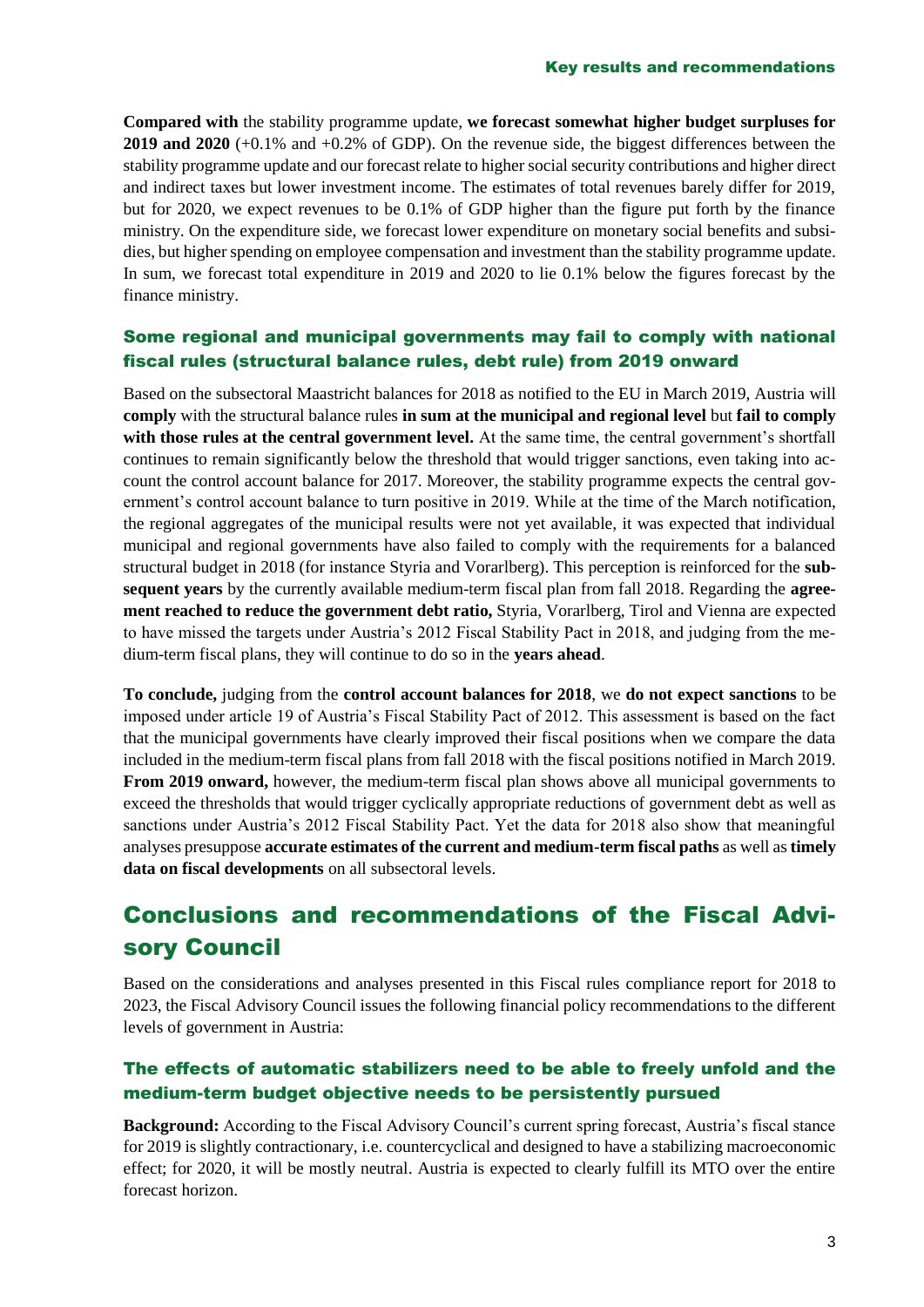#### **Recommendations:**

- Austrian policymakers should continue to pursue a **stability-oriented budget policy** that will enable Austria to sustainably **fulfill its medium-term budget objective** (–0.5% of GDP). This requires **countercyclical fiscal policies** aimed at achieving budget surpluses in economically good times (positive output gap) and budget overspending in economically bad times (negative output gap).
- In view of the upcoming parliamentary elections in September 2019, we reiterate our recommendation of December 2018, emphasizing that **complex, major reform projects** – in particular reforms which can be expected to have financial implications for households and businesses and may affect their behavior – should be made subject to **strict impact-oriented criteria under the Federal Budget Act**. Such criteria may include:
	- taking into account the **complex fiscal and economic effects of tax and transfer reforms** (interaction between taxes and transfers, incentive effects) by applying tried and tested **models** (micro simulation models, macro models, combined models);
	- ensuring the **verifiability and transparency of cost estimates** and **assumptions** of the
		- o estimates of direct and indirect fiscal effects (increases in costs, savings) and macroeconomic effects,
		- o estimations of staff and administrative costs, and the
		- o costs incurred until the reform has become fully effective;
	- providing **scenarios** that illustrate the upside and downside risks to the cost estimate (ranges);
	- providing mandatory **cost estimate evaluations by independent external bodies for reforms of a certain scale** (to be specified);
	- taking appropriate measures to ensure that bills put forward through **parliamentary motions** are also subjected to a high-quality impact assessment process.

#### Implementing structural reforms to ensure sustainable public finances

**Background:** Given the **premature end of the 26<sup>th</sup> legislative session** and the upcoming reelection of parliament in September 2019, **reform activities** in the public sector are unlikely in the foreseeable future. However, in terms of macroeconomic conditions, there is currently a window of opportunity for implementing structural reforms: Public finances are benefiting from strong economic tailwinds, persistently low market interest rates and budgetary leeway that has opened up on the back of consolidation measures and the most recent boom phase and since some extraordinary expenditure items are no longer necessary (e.g. banking package).

#### **Recommendation:**

• Policymakers should take advantage of the **favorable conditions** to **implement structural reforms** designed to safeguard the **long-term sustainability of public finances**. Priority should be given to reforming the competencies of the different levels of government and structural reform projects including sustainable financing models in age-related areas of expenditure (healthcare, long-term care, pensions, education).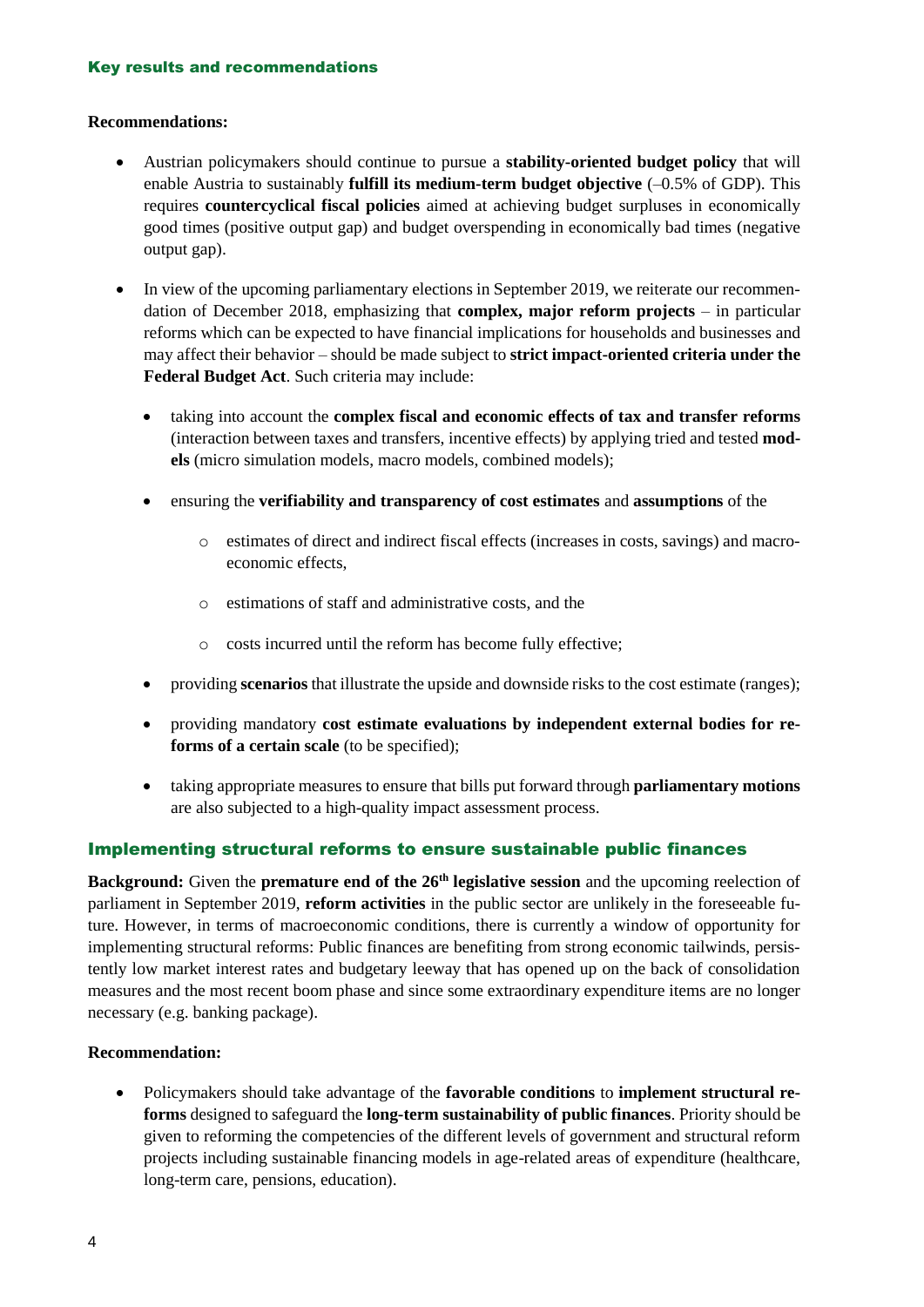- Once a new federal government has been formed, it needs to **quickly outline its fiscal policy** (in the form of a Federal Finance Act and the Federal Medium-Term Expenditure Framework Act), which needs to pursue stability objectives and support macroeconomic development.
- With a view to enhancing strategic budget planning at the federal government level and strengthening the role of parliament (Nationalrat) in the budgeting process, both a **comprehensive debate of the federal government's fiscal strategy** and the **discussion and adoption of strategic and economic policy objectives** should take place in the spring (with the latter including, e.g., the central government Maastricht budget balance, the overall fiscal stance taking into account economic developments, economic policy priorities, sustainability). In this context, **strategic** and **economic policy objectives should be quantified in budget terms** and the **budgetary impact** of the planned budget path as well as possible **scenarios** should be made transparent.

## Prioritizing investments in infrastructure and human capital to gradually raise the quality of public finances

**Background:** Shifting budgetary funds toward innovation, investments, education and employment raises the quality of public finances and should at the same time contribute to their long-term sustainability, but also to higher economic growth and employment. To illustrate this point: the share of total gross fixed capital formation and social benefits in kind in the education sector in Austria's general government expenditure has been stagnating, standing at 6.5% in 2019. Moreover, public infrastructure investments are mostly subject to government discretion and may be reprioritized in the face of short-term consolidation needs (as evidenced by postponed investments in ÖBB infrastructure (Austrian Federal Railways) in the context of the federal government's biennial budget for 2018/19).

#### **Recommendations:**

- Policymakers should aim to raise the **quality of public finances** by proactively focusing on investment expenditure, in particular on **infrastructure investments** but also on investments to create **human capital**.
- Against this background, policymakers should prioritize the implementation of **investment plans** that are likely to have a **broad policy impact** (especially macroeconomic, social and environmental effects), and **realign expenditure**.

#### Increasing the incentive effects of the Austrian tax and transfer system

**Background:** Isolated tax law measures may result in inconsistencies in the overall system and cause conflicting effects.

#### **Recommendations:**

- The interplay of income tax, social security contributions (e.g. health insurance contributions) and the design of unemployment benefits, assistance to the long-term jobless and means-tested minimum benefits and other social transfers that differ across regions should ensure **unambiguous work incentives** (tax bracket leaps or local effective marginal tax rates of 100% and higher etc. should be avoided).
- The **incentive effects of the tax system** should be strengthened and increasingly used to address a broad set of objectives. For example, restructuring taxation by strengthening ecological elements could reduce the comparatively high tax burden on labor and at the same time have desired ecological and fiscal side effects (reducing emissions and avoiding financial penalties if  $CO<sub>2</sub>$ thresholds are breached).